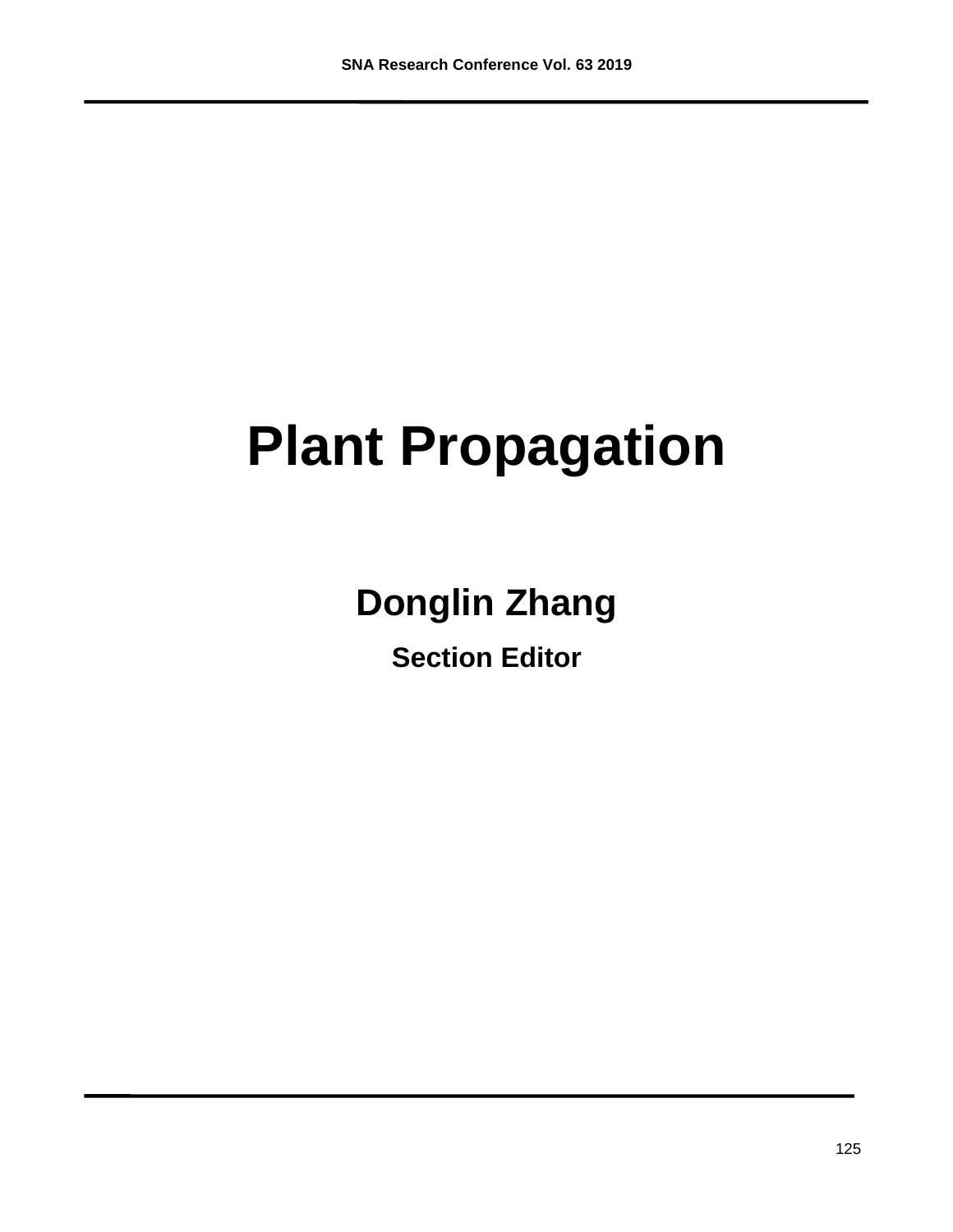#### **Softwood and Semi-Hardwood Cutting Propagation of Shumaka™ Crape Myrtle**

Jenny B. Ryals, Patricia R. Knight, Scott Langlois, Eugene K. Blythe, J. Skylar Baldwin, Christine Coker, Gary Bachman, Jim DelPrince, and Anthony T. Bowden

Coastal Research and Extension Center, South Mississippi Branch Experiment Station, P.O. Box 193, Poplarville, MS 39470

j.ryals@msstate.edu

**Index Words** rooting, root-promoting compounds, auxin, IBA, NAA, *Lagerstroemia*

**Significance to Industry** Rooting responses, root quality ratings, and initial growth did not show differences among cuttings of Shumaka™ 'CREC-0052' crape myrtle treated or not treated with selected auxin formulations. Evaluation of possible stem position influence on cuttings was also examined. Position 1 was located at the site of attachment to the parent plant and positions 2-4 continued toward the branch tip. When no auxin was applied, both stem positions 3 and 4 rooted 100%. These results suggest that softwood and semi-hardwood cuttings of Shumaka™ crape myrtle will root regardless of stem position or use of auxin.

**Nature of Work** Crape myrtles, *Lagerstroemia* species and hybrids, are considered a staple in many southern landscapes (8). With many cultivars flowering for more than 100 days, crape myrtle provides an aesthetically appealing landscape element with a diverse color palette (2,5). Mississippi State University has been active in developing new crape myrtle selections, including Shumaka™. Shumaka™ is a hybrid resulting from crossing *Lagerstroemia '*Arapaho*'* (6) and an unknown pollen donor. Shumaka*™* has a very light pink flower color and large growth habit. Three-year-old plants in a research setting are 20+ feet (6+ meters tall) and have flowered from early June through late August. The bark is smooth to exfoliating, with outer bark that is grayish brown in color.

When releasing a new crape myrtle cultivar to nurseries for propagation and production, understanding how to most efficiently propagate it can aid bringing the plant to market. Propagation of crape myrtle via softwood or hardwood cuttings is widely described as easy (2,3). Wade and Woodward (7) state that propagation of crape myrtle is easiest when using semi-hardwood cuttings from new growth. Byers (2) used 8-inch (20-cm) hardwood cuttings taken after frost and stored overwinter. Dirr and Heuser (3) reported hardwood cuttings from early February rooted better (43%) than those cuttings taken in early January or early March when using bottom heat and peat: perlite or bark. Nursery propagation scheduling and rooting performance determine whether to propagate hardwood, softwood or semi-hardwood cutting. Easy-to-root crops like crape myrtle can be scheduled around crops that have more complicated propagation requirements. To assess the best way to propagate Shumaka™, two studies were conducted. Study 1 evaluated the optimal commercial auxin formulation and concentration and basal wounding for hardwood cutting propagation and Study 2 evaluated the optimal commercial auxin formulation and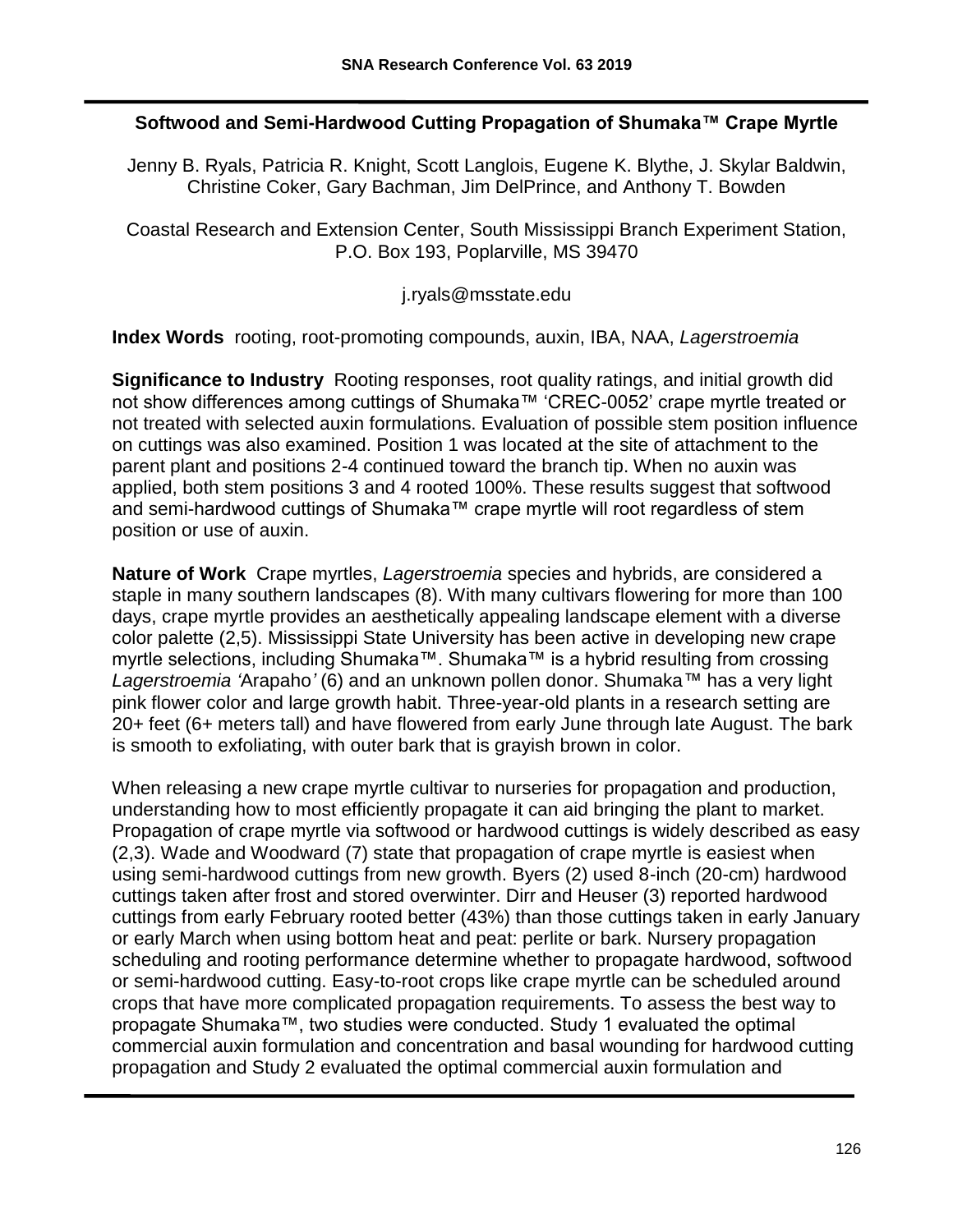concentration and impact of cutting stem position for softwood and semi-hardwood cutting propagation of Shumaka™. This paper will discuss results from Study 2. The objective of this research was to evaluate ease of rooting and determine optimal commercial auxin formulation and concentration as well as optimal stem position for spring cutting propagation of Shumaka™.

Five-inch (12.7-cm), 3-4 node medial cuttings were harvested from the parent plant and stuck to a depth of 1-inch (2.5-cm) on 30 April 2018. Propagation medium was 100% perlite placed in 2.5-inch (6.35-cm) containers. Cuttings were placed under intermittent mist applied for 10 sec every 30 min for daylight hours. Treatments included four stem position treatments (with position 1 beginning at site of attachment to parent plant) (Figure 1), two auxin formulations [Hortus IBA Water Soluble Salts™ (Hortus IBA) or Dip'N Grow® (DNG)] and three levels of auxin [0, 500, or 1000 ppm Indole-3-butyric acid (IBA)]. DNG also contains 1-Naphthaleneacetic acid (NAA) at one-half the rate of IBA. Experimental design was a randomized complete block design with five single cutting replications. Data collected after 60 days included rooting percentage, growth index (new shoots), cutting quality (0-5, with 0=dead and 5=transplant-ready cutting), total root number, average root length (of three longest roots), and root quality (0-5, with 0=no roots and 5=healthy, vigorous root system). Data were analyzed using linear mixed models and generalized linear mixed models with the GLIMMIX procedure of SAS (ver. 9.4; SAS Institute Inc., Cary, NC).

**Results and Discussion** F-tests indicated that rooting percentages, number of roots, average length of three longest roots, rooting quality, cutting quality, and growth indices were similar (Table 1). When no auxin was applied, both stem positions 3 and 4 resulted in 100% rooting. These results suggest that softwood and semi-hardwood cuttings of Shumaka™ crape myrtle will root regardless of stem position or use of auxin.

Rooting percentages for Shumaka™ averaged 90% for cuttings that did not receive auxin and 84% across all treatments, while Dirr and Heuser (3) reported 90 to 100% rooting for softwood cuttings treated with a 1000 ppm IBA solution. Dirr and Heuser (3) also observed that 'Tuscarora', 'Natchez', and 'Muskogee' softwood cuttings treated with no auxin had similar rooting percentages when compared to cuttings treated with 1000 ppm IBA solution; these rooting percentage results were similar to those observed in this study. However, the auxin treated cuttings showed a superior root quality (number and length) when compared to the cuttings treated with no auxin (3). It was observed in this study that there were no statistical differences for the root quality factors (number and length) when comparing cuttings treated with no auxin to cuttings treated with auxin. Blythe et al. (1) reported greater than 90% rooting, when using DNG at a rate of 1000 ppm IBA +500 ppm NAA for 'Natchez' crape myrtle; these results were similar rooting percentages compared to those observed in this study. Differences in rooting percentages may be due to differences in cultivars evaluated or cultural conditions of the parent material (4). Total number of roots for Shumaka™ were very similar to total number of roots reported for 'Natchez' dipped in DNG at a rate of 1000 ppm IBA +500 ppm NAA (1). The total number of roots for Shumaka™ averaged 2.4 more than those reported for 'Natchez' crape myrtle cuttings (1).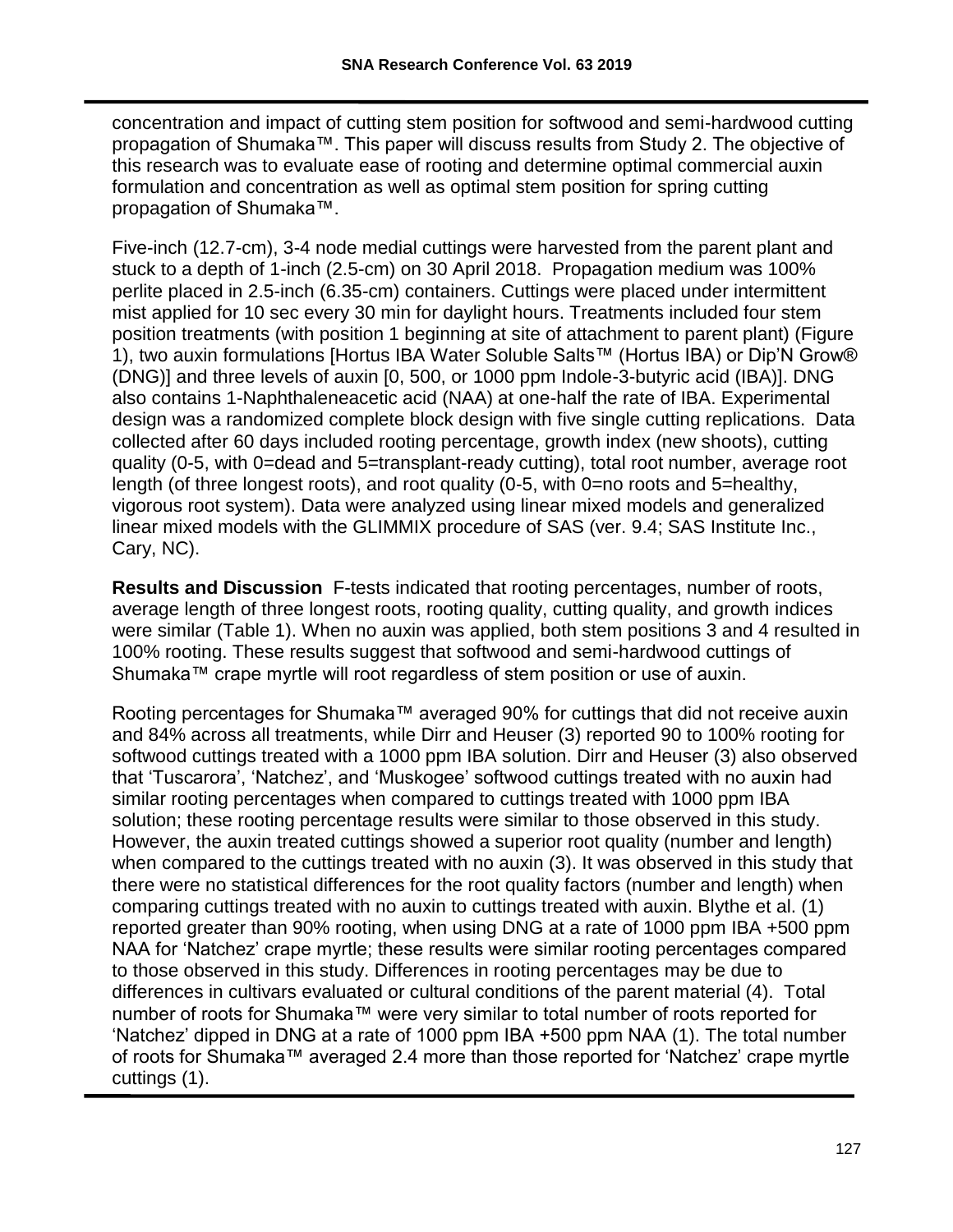This study indicated that softwood and semi-hardwood cuttings of Shumaka™ crape myrtle may be successfully rooted without the use of auxin. Growing easy-to-root species, like crape myrtle, that do not require the use of auxin can benefit propagation nurseries financially and in management practices. Plant production without the use of auxin can provide a savings in output costs spent on auxins, labor costs, and reduction in plant production time.

### **Literature Cited**

- 1. Blythe, E.K., J.L. Sibley, K.M. Tilt, and J.M. Ruter. 2003. Foliar application of auxin for rooting stem cuttings of selected ornamental crops. J. Environ. Hort. 21:131-136.
- 2. Byers, D. 1983. Selection and propagation of crape myrtle. Comb. Proc. Int. Plant Prop. Soc. 33:542-545.
- 3. Dirr, M.A. and C.W. Heuser, Jr. 1987. The Reference Manual of Woody Plant Propagation. Varsity Press, Inc. Athens, Georgia.
- 4. Hartmann, H.T., D.E. Kester, F.T. Davies, Jr., and R.L. Geneve. 2011. Hartmann & Kester's Plant Propagation: Principles and Practices, 8<sup>th</sup> ed. Prentice Hall, Boston, Massachusetts.
- 5. Knight, P.R., J.M. Anderson, W. McLaurin and C. Coker. 2006. Crape myrtle evaluations in south Mississippi. HortScience 41:512 (abstr.).
- 6. Pooler, M.R. 2006. 'Arapaho' and 'Cheyenne' *Lagerstroemia.* HortScience 41:855-856.
- 7. Wade, G.L. and J.W. Woodward. 2001. Crape Myrtle Culture. Georgia Coop. Ext. Serv. Leaflet 331.
- 8. Wilson, J., A. Henn, and B. Layton. 2018. Crapemyrtle: Flower of the South. Publication P2007, Mississippi State University Extension Service, Mississippi State, MS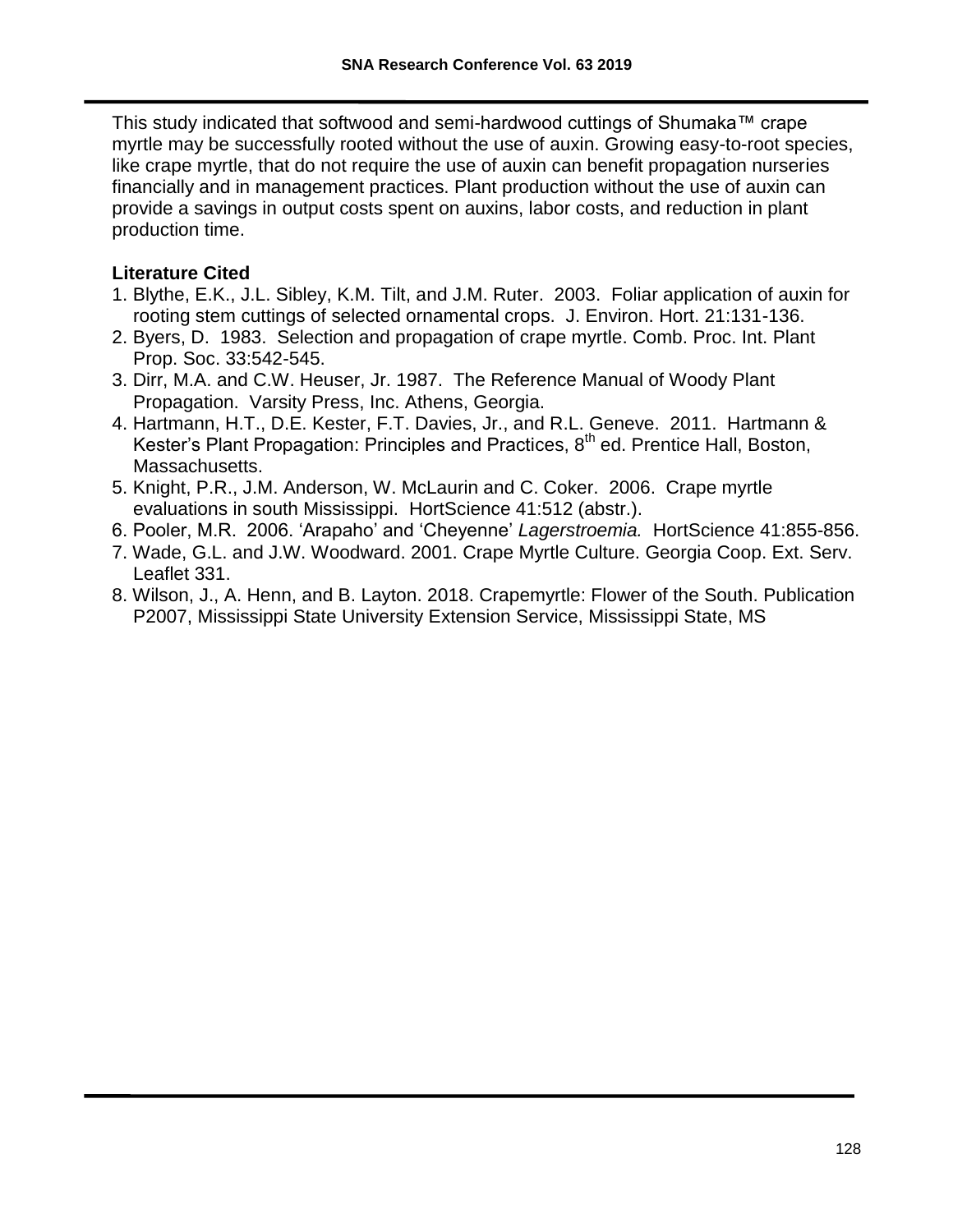|                                              | Root    |           |                      |         |                 |                    |
|----------------------------------------------|---------|-----------|----------------------|---------|-----------------|--------------------|
|                                              | Rooting | Roots     | Avg. length of       | quality | Cutting quality | Growth             |
| Treatment                                    | (%)     | (no.)     | 3 longest roots_(cm) | rating  | rating $x$      | index <sup>w</sup> |
| Stem Pos. 1 control                          | 80      | 7.3       | 9.7                  | 2.4     | 1.7             | 7.6                |
| Stem Pos. 1 Dip'N Grow <sup>®</sup> 500 ppm  | 100     | 3.2       | 8.3                  | 1.5     | 0.6             | 3.9                |
| Stem Pos. 1 Dip'N Grow <sup>®</sup> 1000 ppm | 20      | 9.0       | 9.2                  | 1.6     | 1.1             | 4.8                |
| Stem Pos. 1 Hortus IBA <sup>"</sup> 500 ppm  | 40      | 11.0      | 12.8                 | 2.4     | 1.4             | 7.2                |
| Stem Pos. 1 Hortus IBA <sup>"</sup> 1000 ppm | 100     | 7.2       | 11.6                 | 2.4     | 1.3             | 5.7                |
| Stem Pos. 2 control                          | 80      | 5.0       | 12.0                 | 2.5     | 1.6             | 7.4                |
| Stem Pos. 2 Dip'N Grow <sup>®</sup> 500 ppm  | 100     | 2.6       | 10.9                 | 2.5     | 1.5             | 5.6                |
| Stem Pos. 2 Dip'N Grow <sup>®</sup> 1000 ppm | 80      | 5.0       | 13.5                 | 2.3     | 0.8             | 3.1                |
| Stem Pos. 2 Hortus IBA <sup>"</sup> 500 ppm  | 100     | 4.2       | 10.2                 | 2.2     | 0.7             | 4.2                |
| Stem Pos. 2 Hortus IBA <sup>"</sup> 1000 ppm | 100     | 4.0       | 10.5                 | 2.4     | 0.7             | 3.9                |
| Stem Pos. 3 control                          | 100     | 3.6       | 9.8                  | 2.5     | 1.4             | 5.6                |
| Stem Pos. 3 Dip'N Grow <sup>®</sup> 500 ppm  | 80      | 6.3       | 8.8                  | 2.2     | 0.6             | 3.4                |
| Stem Pos. 3 Dip'N Grow <sup>®</sup> 1000 ppm | 100     | 6.4       | 13.6                 | 2.5     | 0.3             | 2.4                |
| Stem Pos. 3 Hortus IBA "500 ppm              | 80      | 6.5       | 11.4                 | 2.3     | 1.8             | 5.8                |
| Stem Pos. 3 Hortus IBA <sup>"</sup> 1000 ppm | 80      | 5.5       | 12.5                 | 2.1     | 1.3             | 4.8                |
| Stem Pos. 4 control                          | 100     | 2.2       | 12.1                 | 1.8     | 0.8             | 4.0                |
| Stem Pos. 4 Dip'N Grow <sup>®</sup> 500 ppm  | 60      | 7.0       | 13.3                 | 4.2     | 0.2             | 2.2                |
| Stem Pos. 4 Dip'N Grow <sup>®</sup> 1000 ppm | 80      | 7.3       | 7.1                  | 2.4     | 0.0             | 2.1                |
| Stem Pos. 4 Hortus IBA <sup>™</sup> 500 ppm  | 100     | 2.2       | 7.7                  | 2.3     | 1.5             | 4.8                |
| Stem Pos. 4 Hortus IBA 1000 ppm              | 100     | 1.8       | 11.0                 | 2.2     | 1.2             | 3.5                |
| Significance (F-test p-value)                | 0.6604  | $0.0414*$ | 0.6006               | 0.8504  | 0.6729          | 0.0668             |

Table 1. Summary of results using selected treatment combinations on rooting percentage, root number, average length of three longest roots, root quality, cutting quality, and growth of softwood and semi-hardwood cuttings of Shumaka™ crape myrtle.

 $\rm v$ Root quality (0-5, with 0=no roots and 5=healthy, vigorous root system).

<sup>x</sup>Cutting quality (0-5, with 0=dead and 5=transplant ready cutting).

<sup>w</sup>Growth index=(width1+width2+height)/3.

\*Although the F-test p-value for root no. was < 0.05, p-values were ≥ 0.05 for all treatment comparisons of interest (adjusted for simultaneous comparisons).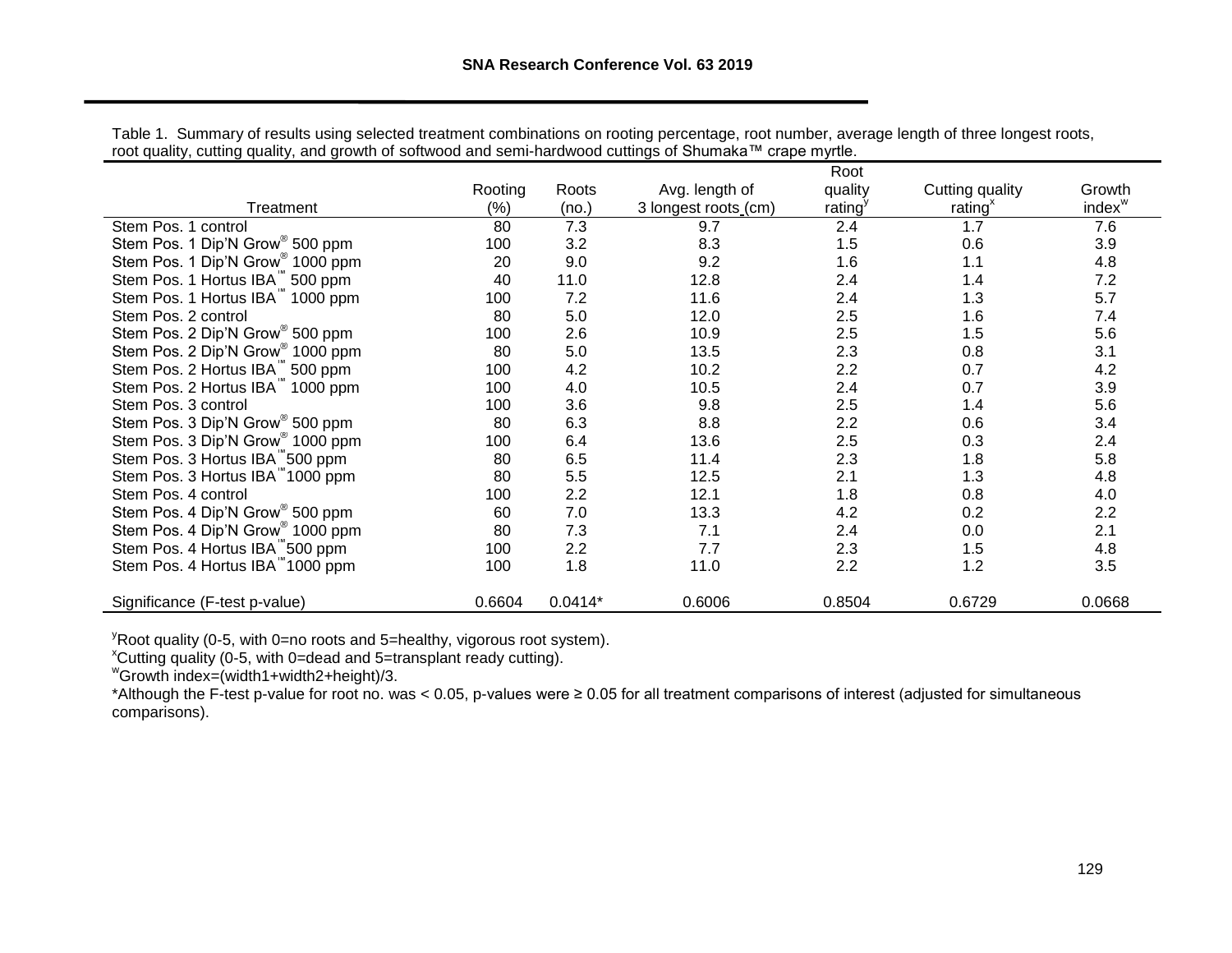

Figure 1. Location of stem positions along branch used for Shumaka<sup>TM</sup> crape myrtle softwood and semihardwood cuttings.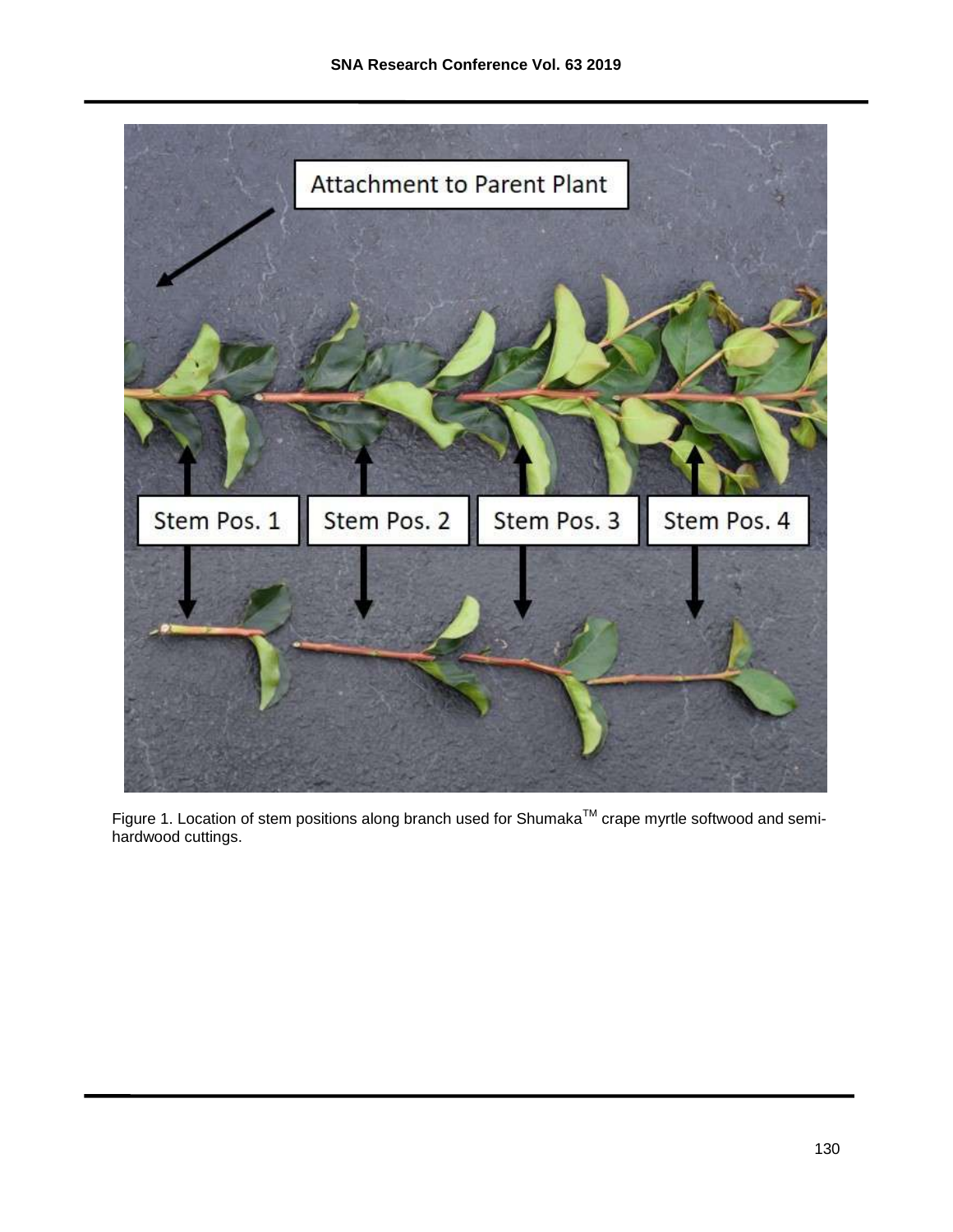# **Using a Modified Hydroponic System for Cutting Stock Plants**

Robert L. Geneve and Sharon T. Kester

University of Kentucky, Department of Horticulture, Lexington, KY 40546

rgeneve@uky.edu

**Index Words** Minicuttings, eastern redbud, *Cercis canadensis*, propagation

**Significance to Industry** Budding and micropropagation are the typical clonal propagation methods for difficult-to-root nursery crops. These methods can be more time consuming and expensive that cutting propagation. The forestry industry has adopted a commercially viable hydroponic stock plant strategy for difficult-to-root species that emphasizes plant nutrition and juvenility to establish cuttings that root at high percentages. A similar system could be established for difficult-to-root nursery crops.

**Nature of Work** Cutting propagation is a major propagation method for the nursery industry, but there is very little stock plant management compared with the floriculture and forestry industries. Stock management of many herbaceous annual and perennials plants for cutting production has become a very specialized practice with significant production occurring outside the U.S. Its stock plant management is characterized by starting with initially clean disease-free clonal material that is produced in containers under strict nutritional management. For woody plants, a selected number of deciduous forestry trees have been clonally propagated by selecting juvenile starting material for stock plants and then managing stock plants using a modified hydroponic system to optimize stock plant nutrition.

The forestry industry has moved into commercial clonal production for several difficultto-root crop species including *Eucalyptus* and some conifers (Assis, 2011; Chinnaraj and Malimuthu, 2011). The industry has been very successful with this approach, propagating large quantities of rooted cuttings for planting-out each year. There are three basic stock plant management principles that have allowed for consistent (>90%) cutting success. These include initial selection of juvenile material (stump sprouts, lignotubers or tissue culture), managed stock plant nutrition using a modified hydroponic system, and consistent, timely removal of cuttings to keep cutting wood from maturing. This procedure has been termed "minicuttings" and they result in vigorous rooted cuttings that have better root systems compared to traditional cuttings (Cliffe, 2010). These stock plants produce vigorous managed shoot growth that yield cuttings that consistently root when taken as minicuttings.

The objective of this research was to develop a modified hydroponic system for minicutting production using eastern redbud as a model system. Eastern redbud makes a good model system because in addition to juvenile seedlings, eastern redbud cultivars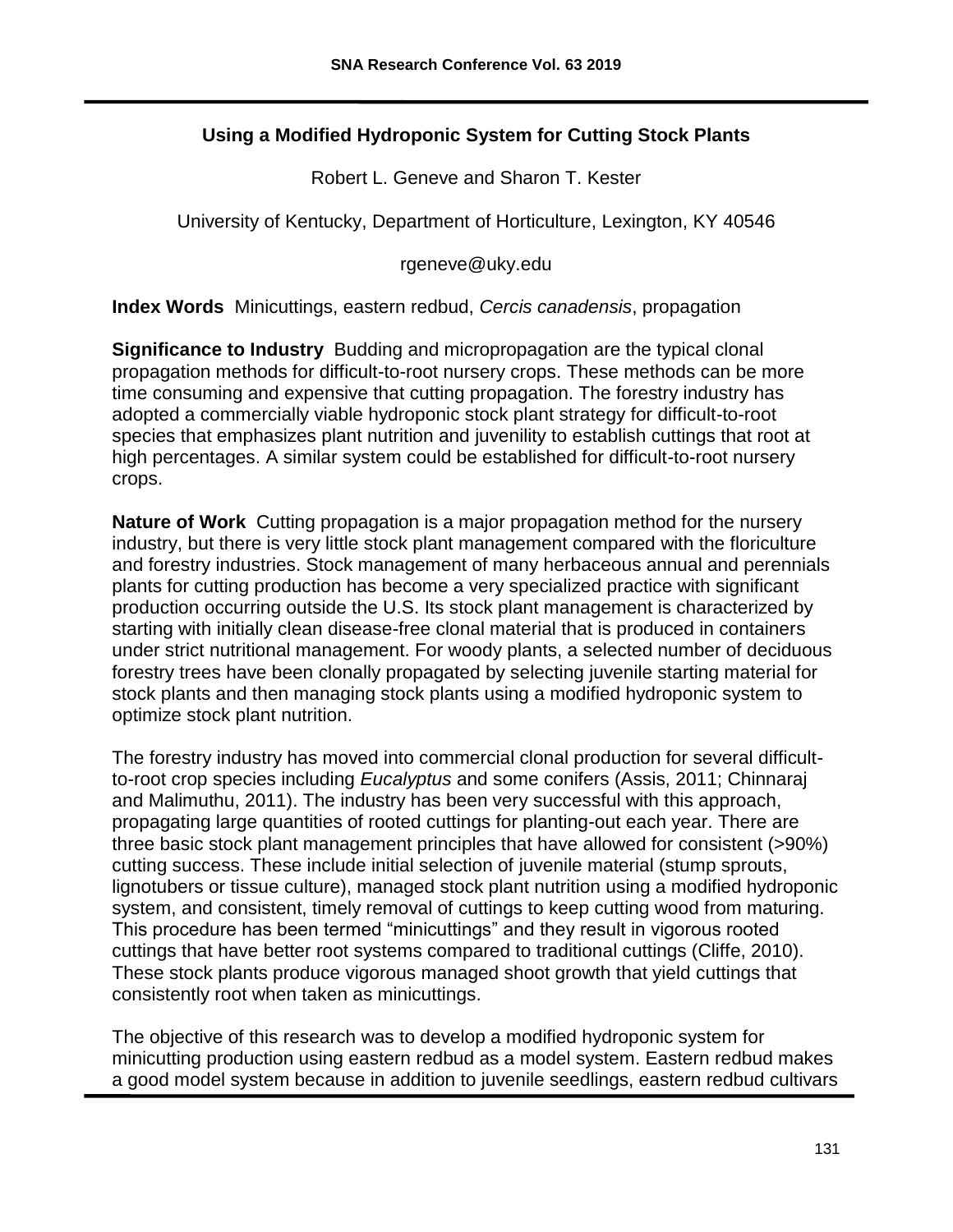available from tissue culture present a good juvenile stage starting material for a minicutting stock plant program. In addition, although eastern redbud is difficult-to-root from cuttings, it does show rooting potential during a brief window of time during the growing season.

**Plant material:** Juvenile eastern redbud (*Cercis canadensis*) plants were raised as seedlings. Mature clones were established as hedged stock blocks at the University of Kentucky research station.

**Stock plant production system:** Stock plant production systems were established for minicutting production in sand beds and coir bags. Each were irrigated with a modified hydroponic nutrient solution using an automated timing system. Initial experiments compared full-strength with half-strength nutrient solution for stock plant growth. In addition, clonal plants purchased as grafted material were established in hedged stock blocks in field beds. Stock plants were pruned every three weeks two three nodes. **Cutting propagation:** Terminal cuttings were rooted under mist. Cuttings were treated with IBA concentrations ranging from 0 to 15,000 ppm as a quick dip. Cuttings were evaluated for rooting percentage, number of roots per cutting.

**Results and Discussion** Stock plants grow vigorously in the modified hydroponic sand beds. It was determined that plants responded equally well when irrigated at full or halfstrength nutrient solutions (Fig. 2). Subsequently, all sand beds were moved to halfstrength fertilizer solutions. Stock plants in sand beds have gone through serial rounds of pruning and entering the second year of production, cuttings have been available every three weeks.

A dose response to auxin using seedlings or clonal cuttings from hedged stock plants indicated that cuttings responded to 10,000 and 15,000 ppm auxin as a quick dip. Rooting was very similar for cuttings taken from greenhouse and field-grown stock plants (Fig. 3). Seedling and rootstock cuttings were easier to root compared to cuttings from clonal plants. The highest rooting for clones was below 30%. Also, 'Oklahoma' cuttings consistently rooted at lower percentages than 'Appalachian Red'.

Cutting wood maturity appears to be important for rooting in redbud cuttings. Cuttings taken as short minicuttings did not root as well as those with hardened wood. In the minicutting stage, leaves are very sensitive to desiccation injury. This contrasts with work reported for *Eucalyptus*, where minicuttings rooted better than conventional size cuttings. Continued research will evaluate whether this is a physiological rooting response or sensitivity of redbud minicuttings to the rooting environment.

## **Acknolegements**

This research is supported by a grant from the Horticultural Research Institute and International Plant Propagator's Society – Eastern Region.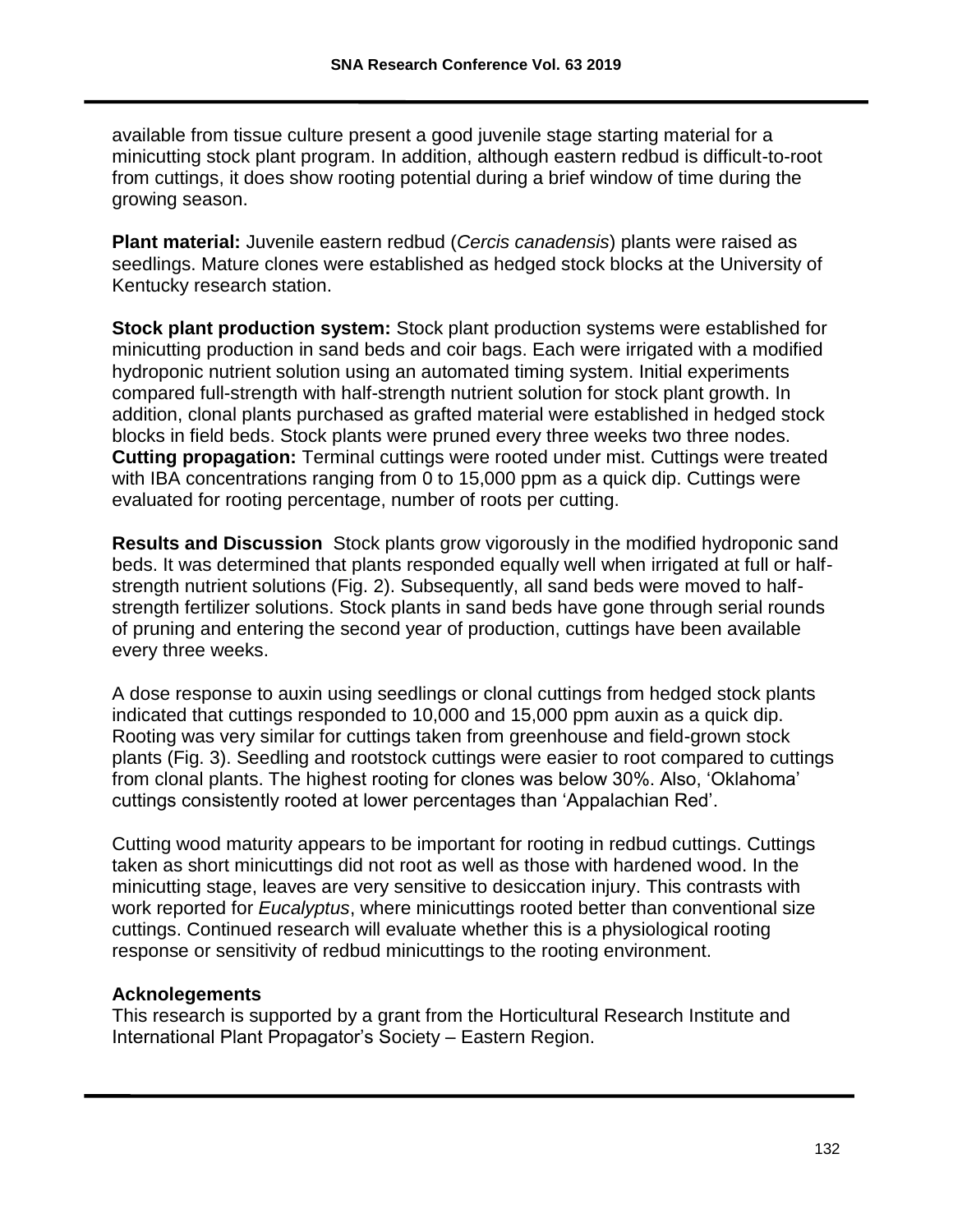#### **Literature cited**

- Assis, T.F. 2011. Hybrids and mini-cuttings: a powerful combination that has revolutionized the *Eucalyptus* clonal forestry industry. BMC Proc. 5: I18.
- Chinnaraj, S. and C. Malimuthu. 2011. Development of micro-propagation and mini cutting protocol for fast growing *Melia*, *Dalbergia* and *Eucalyptus* clones for pulpwood and bio-energy plantations. BMC Proc. 5: P131.
- Cliffe, D. 2010. Growing plants hydroponically for cutting production. Comb. Proc. Intern. Plant Prop. Soc. 60:312-315.



Figure 1. Sand bed production of stock plants. (A) Sand bed. (B) Stock plants after several rounds of hedging. (C and D) System for pumping nutrient solution to sand beds.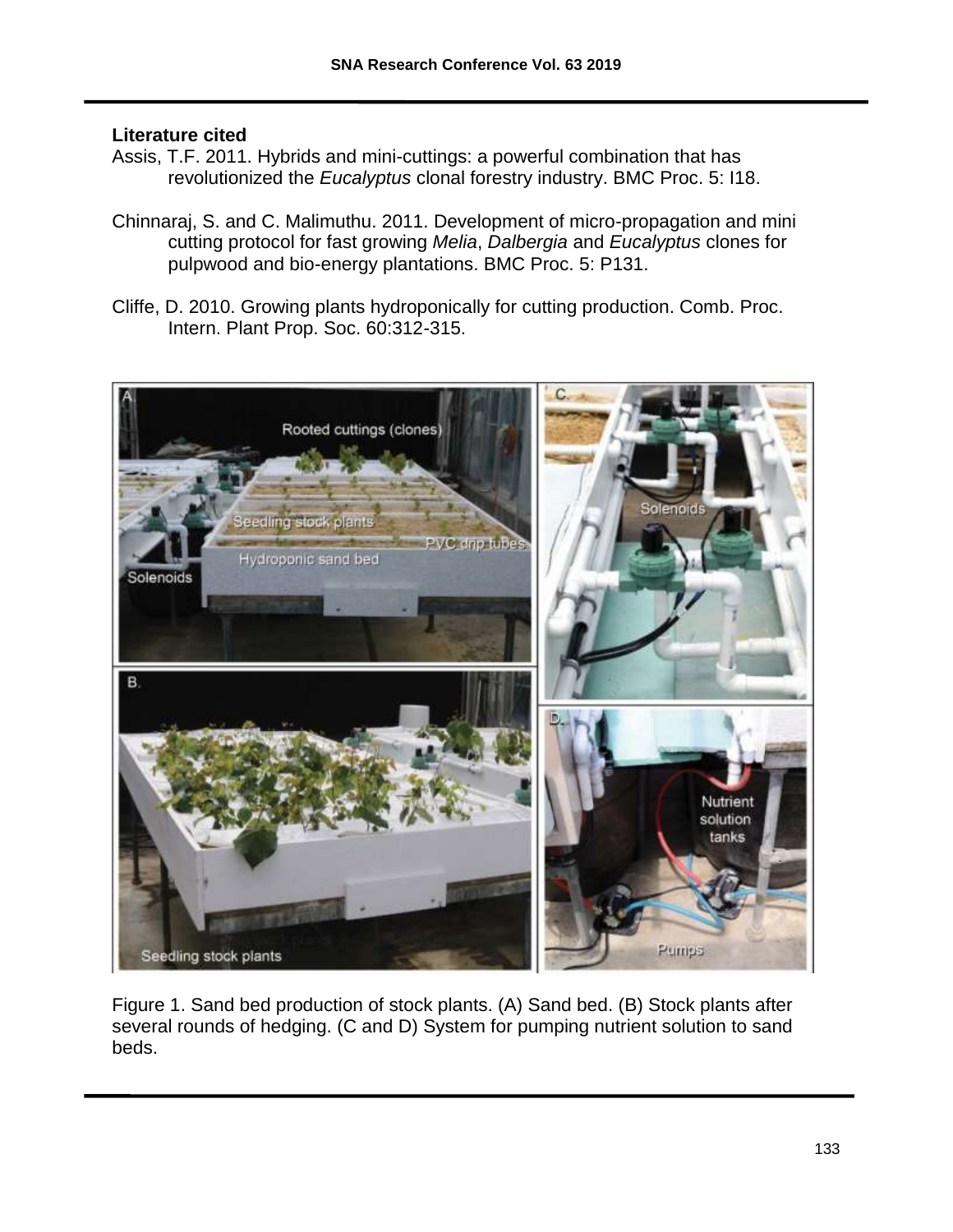

Figure 2. Impact on nutrient solution rate on greenhouse-grown stock plant development.



Figure 3. Rooting percentages for seedling and clonal redbud cuttings taken greenhouse or field-managed stock plant plants.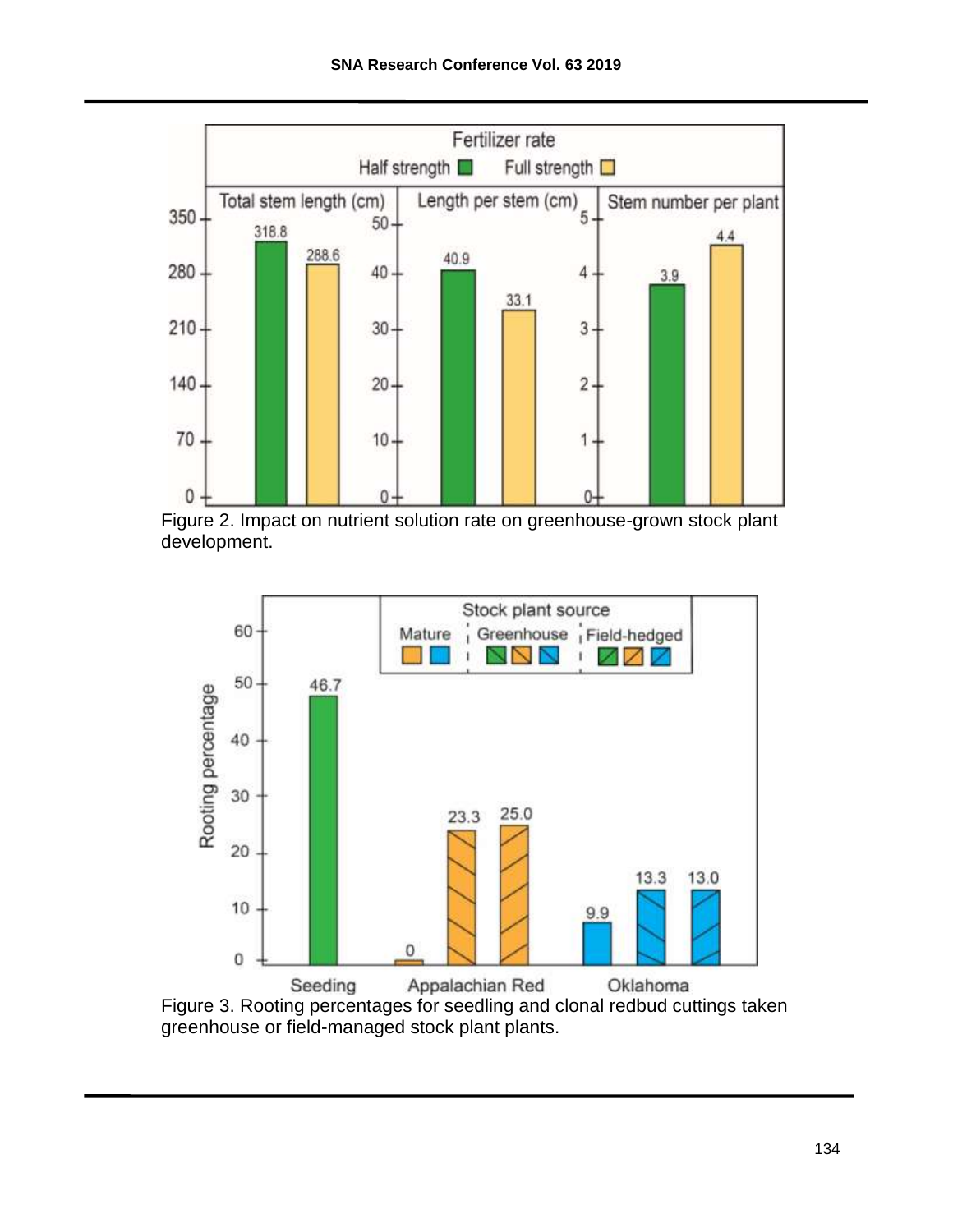

Figure 4. The impact of terminal minicuttings compared to older nodal cuttings.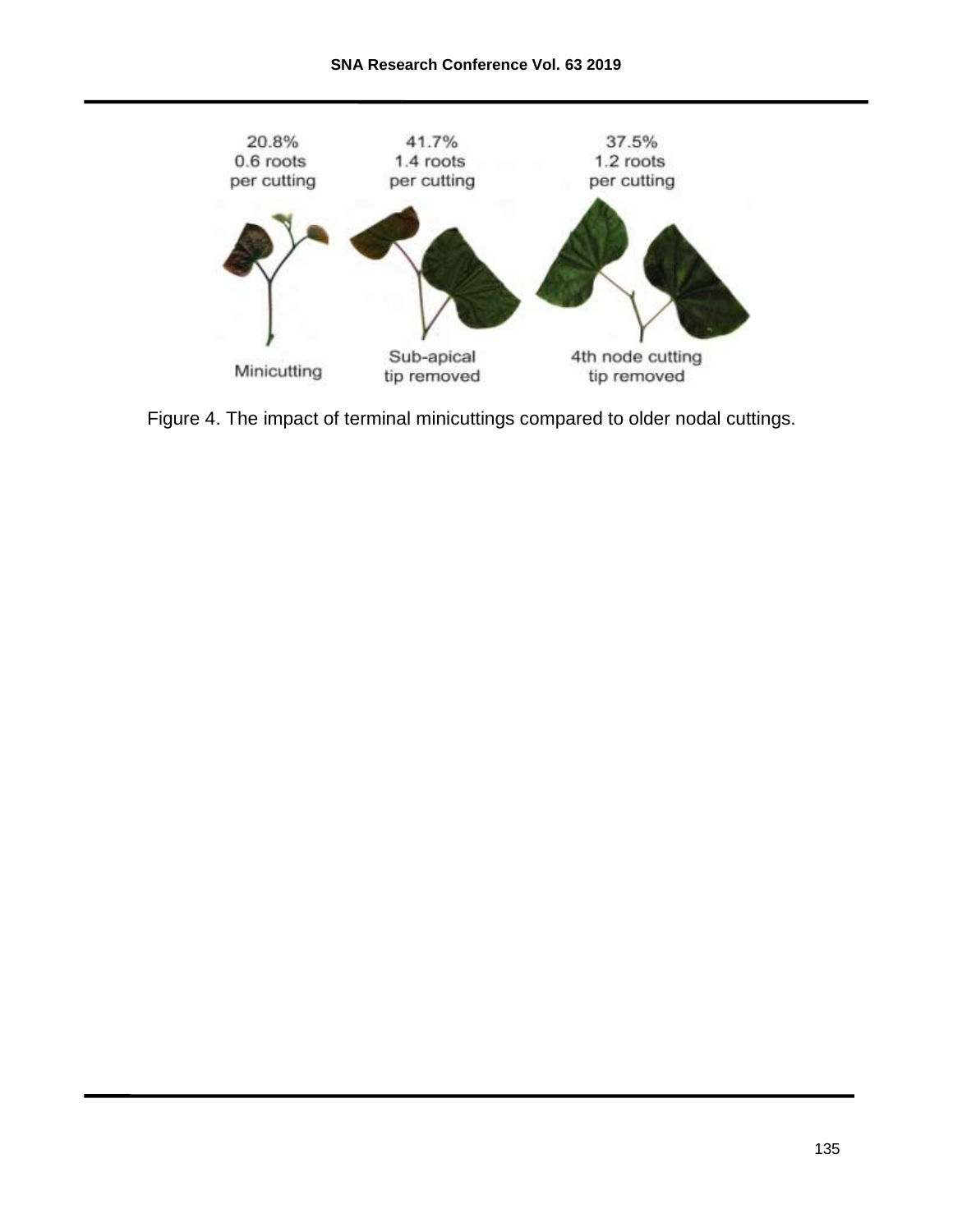#### **Plantlet Morphology and Fertilization Frequency Affect Growth and Productivity of Micropropagated** *Turbinicarpus saueri* **ssp.** *ysabelae* **(Schlange) (Cactaceae) after Transplanting**

Andrés Adolfo Estrada-Luna<sup>1,2</sup>

<sup>1</sup>CINVESTAV-IPN. Km. 9.6, Libramiento Norte, Carretera Irapuato-León. Irapuato, Gto. México. C.P. 36821 <sup>2</sup>Escuela de Agronomía. Universidad De La Salle Bajío. Av. Universidad 602 Col. Lomas del Campestre. León, Gto., México. C.P. 37150

andres.estrada@cinvestav.mx

**Index Words** *Turbinicarpus*, tissue culture, *in vitro* propagation, massive propagation.

**Significance to Industry** *Turbinicarpus saueri* ssp. *ysabelae* (Schlange) is a threatened cactus native to Mexico (1, 2). It is highly appreciated by collectors as ornamental plant. However, little information is available in regarding to the biology of the plant including reproductive aspects, culture conditions, fertilization, life cycle, etc., which limits its cultivation (1, 3). After establishing a micropropagation protocol, we conducted this research in which the main objective was to study the effects of fertilization and variations in plant morphology -promoted by fasciation during *in vitro* culture- on plant survival, growth and performance after transplanting and acclimatization. At the same time, we extended our study to investigate the time until the plants reach maturation to evaluate productivity. The information reported here may benefit the nursery and ornamental industry because we completed both a micropropagation stage and the *ex vitro* cultivation and management of this species. This may contribute to re-introduce and recover wild populations or for massive commercial purposes. In general, we found that *T. saueri* ssp. *ysabelae* completed their life cycle after 4 years of plantlet transfer from *in vitro* conditions to greenhouse. Plants positively responded to fertilization. Typically, this species shows a monopodial growth, however, through this protocol it is possible to produce plants with multiple shoots, which may be an attractive ornamental trait.

**Nature of Work** In a previous research, we established a micropropagation protocol for *T. saueri* ssp. *ysabelae* (Schlange) (4). For the acclimatization stage, we ran a factorial experiment with a randomized design to assess the effects of the type of plantlet regenerated (morphology levels: monopodial and multiple shoot plantlets) and the frequency of fertilization (levels: once a month and once a week) on plant growth and productivity. A total of 4 experimental treatments were evaluated. Plant fertilization was performed with the Long Ashton Nutrient Solution (5). For the first year, all plants were fertilized with 50mL of the nutrient solution (pH adjusted to 5.8). To set up the trial, 60 micropropagated plantlets with well-developed roots were selected for transplanting (n= 15 plantlets). Plantlets were carefully removed from the *in vitro* culture containers, and the roots were washed with distilled water to eliminate agar residues. Plantlets were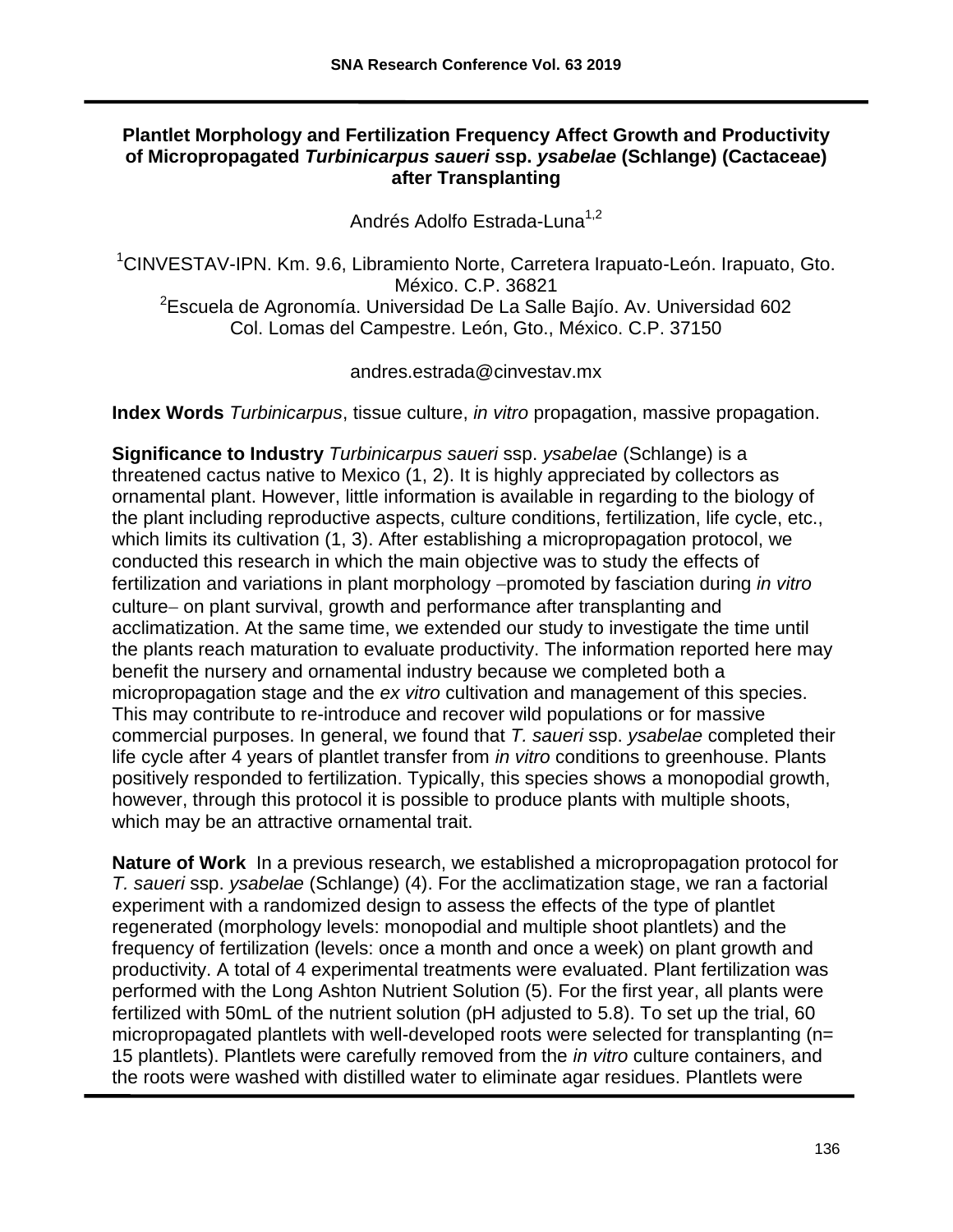individually transferred to 2" plastic pots containing an artificial sterile substrate composed by Peat Moss (PREMIER®), coarse sand, and organic fertilizer (supplemented with plant growth promoting rhizobacteria, OrganoDel®) (3:3:1), and was amended with dolomite (0.77 %) to adjust the pH at  $6.8 \pm 2$ . For plantlet acclimatization, each pot was covered with a transparent polyethylene bag to create high relative humidity conditions. Acclimatization took place in a greenhouse, in a propagation bed covered with shade cloth to provide 400  $\mu$ mol m<sup>-2</sup> s<sup>-1</sup> of PPFD for the first 15 days. Then, the bags were gradually perforated with a punch machine to produce small holes in the bag and allow air exchange and reduce the relative humidity. After one month of transplanting, the bags were removed from the pots and the light conditions were increased to 800  $\mu$ mol m<sup>-2</sup> s<sup>-1</sup> of PPFD by changing the shade cloth. Plantlets were irrigated with distilled water as needed to avoid dehydration and stressful conditions.

After 12 months of cultivation we determined the percentage of survival and the plants were transferred to 2 L capacity pots, which were filled with the same substrate. From this time on, 100 mL of the nutrient solution per pot was applied for fertilization. The experiment was extended for three more years (4 in total) until the plants matured, bloomed and produced fruits and seeds. The experimental variables evaluated during this stage included plant diameter, plant height, fruits per plant, and number of seeds per fruit and seeds weight per fruit.

**Results and Discussion** After transplanting to *ex vitro*, acclimatization and one year of greenhouse culture conditions the survival rate of the micropropagated plants was high and no statistical differences were detected among treatments by the ANOVA. The life cycle of micropropagated plantlets of *T. saueri* spp. *ysabelae* was completed 4 years after transplanting, blooming and fruit set were recorded in all treatments. In regarding to plant growth, the ANOVA detected significance in the interaction in data of plant height and diameter, however, it was clear that the monopodial plantlets reached considerable higher height than the plantlets with multiple shoots morphology. In contrast to this, plants with abnormal morphology had considerable higher diameter as the ones with normal morphology. Fertilization had the higher impact in plant growth since both height and diameter increased with more frequent fertilization (Table 1). In regarding to fruit and seed yields, the ANOVAs resulted significant for fertilization rate in all the three experimental variables evaluated including number of fruits, number of seeds per fruit and the seed weight (mg) per fruit. In addition to this, the plant morphology was also significant for number of fruits. Our study showed that the fruit number per plant was significantly enhanced by the weekly fertilization (46.7) in comparison to the monthly fertilization treatment (34.2). Additionally, plants with multiple shoot morphology were also more productive (14.0) than the ones showing monopodial growth (6.33). The seed number per fruit and the seeds weight per fruit were significantly increased by the higher fertilization rate in monopodial (76.3 and 47.10mg) and multiple shoot plantlets (74.6 and 46.20mg) in comparison to the low fertilization rate treatment (Table 2).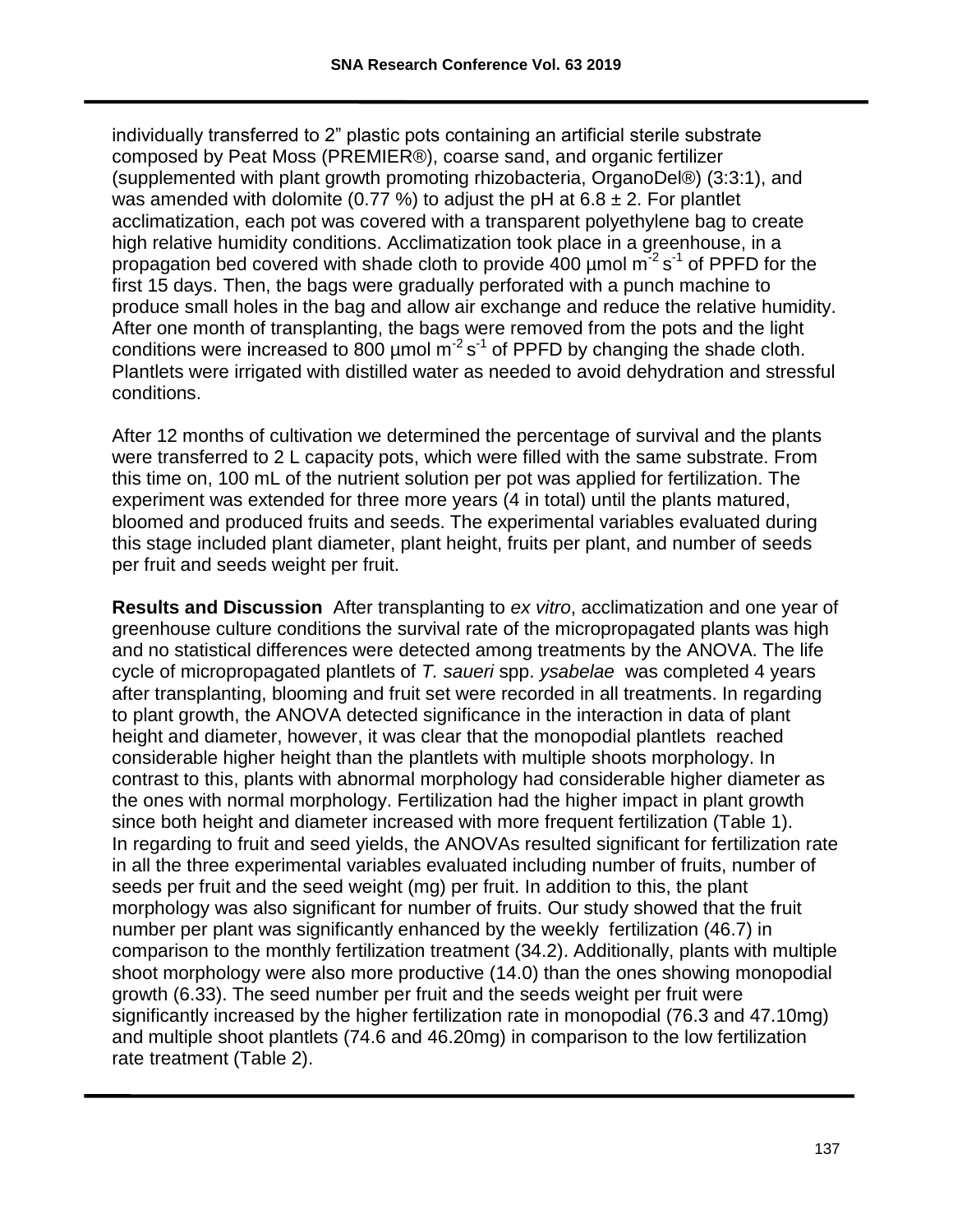**Acknowledgements** Authors want to thank the Research Center of Advances Studies of the National Polytechnic Institute (CINVESTAV-IPN).

### **Literature Cited**

- 1. Gómez-Sánchez A. 2006. Enciclopedia Ilustrada de los Cactos y Otras Suculentas (Descripción de las Especies, Hábitat y Cuidados de Cultivo). Volumen II. Editorial Mundi-Prensa, España. 151 pp.
- 2. Norma Oficial Mexicana (NOM-059-SEMARNAT-2010). Diario Oficial de la Federación. Órgano del Gobierno Constitucional de los Estados Unidos Mexicanos. México, D. F. jueves 30 de diciembre de 2010.
- 3. Pilbeam J. and B. Weightman 2006. Ariocarpus et cetera: The special, smaller genera of Mexican cacti. British Cactus and Succulent Society. Norwich, UK. 98-137 pp.
- 4. Arellano-Perusquía AA and A.A. Estrada-Luna 2014. Morphogenetic Responses Induced by Cytokinins During Micropropagation of *Turbinicarpus ysabelae*  (Werderm.) John & Riha. Proceedings of the SNA Research Conference, 59: 247- 253.
- 5. Hewitt EJ. 1966. Sand and water culture methods used in the study of plant nutrition. Technical Communication No. 22, Commonwealth Agricultural Bureaux, Farnham Royal, UK.

Table 1. Effect of fertilization frequency and plant morphology on growth of micropropagated plantlets of *Turbinicarpus saueri* ssp. *ysabelae* (Schlange) (Cactaceae) after 4 years of *ex vitro* transplanting.

|                                | Plant             | Plant         | <b>Plant Height</b> | <b>Plant Diameter</b> |  |
|--------------------------------|-------------------|---------------|---------------------|-----------------------|--|
| <b>Fertilization Frequency</b> | Morphology        | Survival (%)  | (mm)                | (mm)                  |  |
| $LoFe+$                        | MoMo •            | $95 \pm 5$    | $58.45 \pm 0.63$    | $71.99 \pm 1.27$      |  |
| LoFe <sup>o</sup>              | MSMo <sup>"</sup> | $95 \pm 5$    | $31.09 \pm 0.38$    | $97.14 \pm 0.49$      |  |
| <b>HiFe</b>                    | MoMo              | $100 \pm 0$   | $105.86 \pm 1.22$   | $103.87 \pm 1.36$     |  |
| <b>HiFe</b>                    | <b>MSMo</b>       | $100 \pm 0$   | $89.46 \pm 1.92$    | $209.74 \pm 4.61$     |  |
| Significance:                  |                   |               |                     |                       |  |
| Fertilization (Fe)             |                   | $NS^{\oplus}$ | ***                 | ***                   |  |
| Plant Morphology (PIMo)        |                   | <b>NS</b>     | ***                 | $***$                 |  |
| Fe X Plo                       |                   | <b>NS</b>     | ***                 | $***$                 |  |

LoFe: Low Fertilization Frequency

**<sup>o</sup>HiFe: High Fertilization Frequency** 

MoMo= Plantlet with Monopodial Morphology

MSMo= Plantlet with Multiple Shoot Morphology

 $\oplus$  NS= Non significant

 $*$ = Significant (0.05)

\*\*= Significant (0.01)

\*\*\*= Significant (0.001) n=20